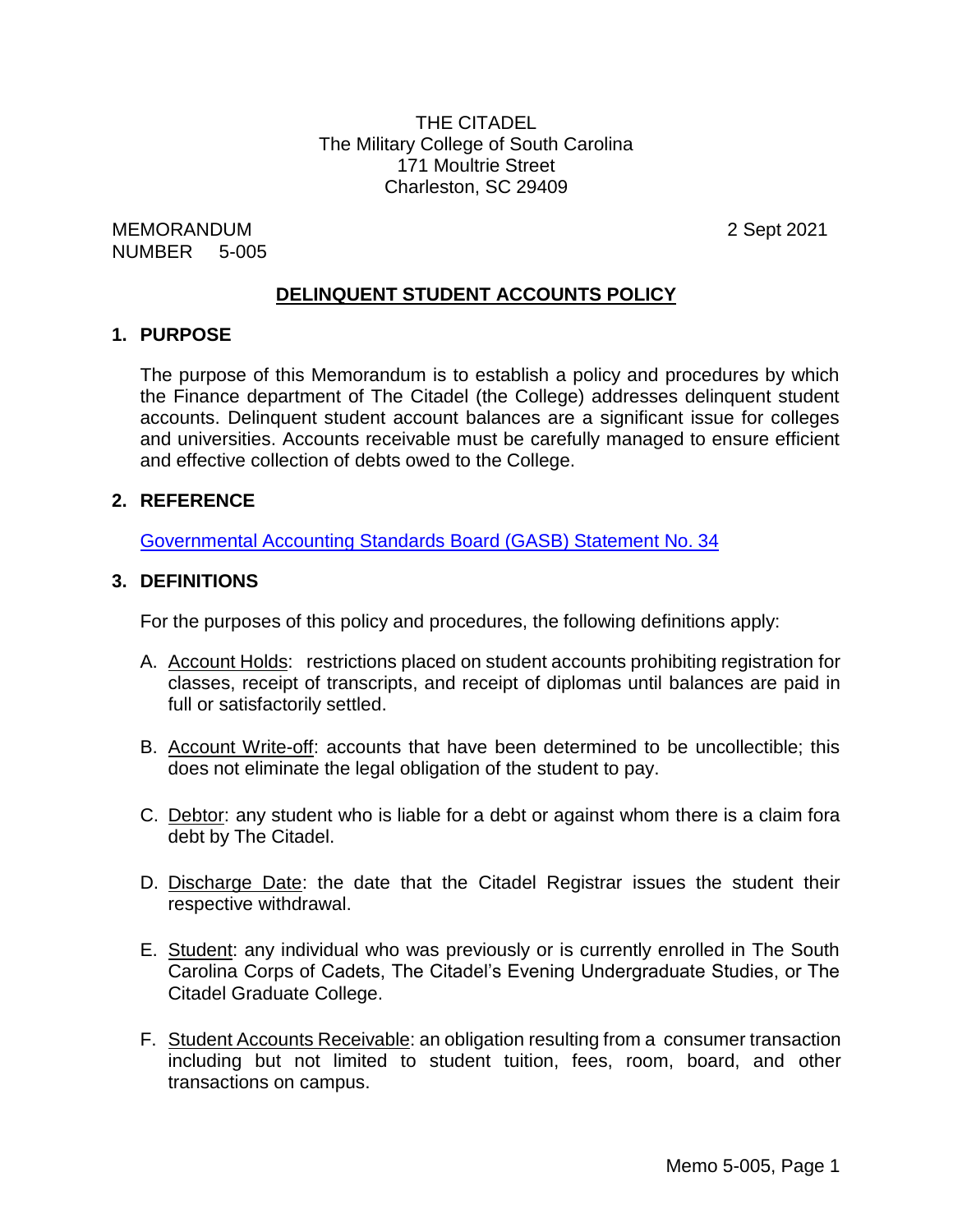## **4. POLICY**

- A. Enrolled students with delinquent balances:
	- 1. Citadel Corps of Cadets Procedure.
		- a. The following procedures will be used for the billing and collection of outstanding balances for Corps of Cadets students currently enrolled at The Citadel:
			- 1) Fall semester payments are due by August  $1<sup>st</sup>$  and Spring semester payments are due by December 15<sup>th</sup>.
				- a) All returning and incoming students are sent a letter during the Summer informing them of upcoming Fall and Spring semester billing due dates.
				- b) Upperclassmen enrolling themselves online have an additional step online to acknowledge that they are responsible for paying any debt owed to the college.
			- 2) Students with outstanding balances greater than \$500 as of September  $15<sup>th</sup>$  for the Fall semester or January 31<sup>st</sup> for the Spring semester will be charged late fees; letters and/or emails will be sent to all cadets communicating the outstanding balance due.
			- 3) Students with outstanding balances greater than \$500 as of October 15<sup>th</sup> for the Fall semester or February 28<sup>th</sup> for the Spring semester will have holds placed on their accounts and be charged a second late fee; letters and/or emails will be sent to all cadets reiterating the outstanding balance amount.
			- 4) Students with outstanding balances greater than \$500 as of November  $15<sup>th</sup>$  for the Fall semester or March  $31<sup>st</sup>$  for the Spring semester will be charged a 3rd late fee; letters and/or emails will be sent to all cadets stating that they will be withdrawn at the end of the term if they still have a balance outstanding.
			- 5) Students with outstanding balances greater than \$500 as of the last day of the Fall or Spring term will be withdrawn for nonpayment. See [Section](#page-4-0) [C](#page-4-0) for procedures for withdrawn students with delinquent balances.
		- b. Payment in full at any time during this process will remove a hold placed on a student's account. Students will then have the ability to register for classes, request transcripts, and receive diplomas as eligible.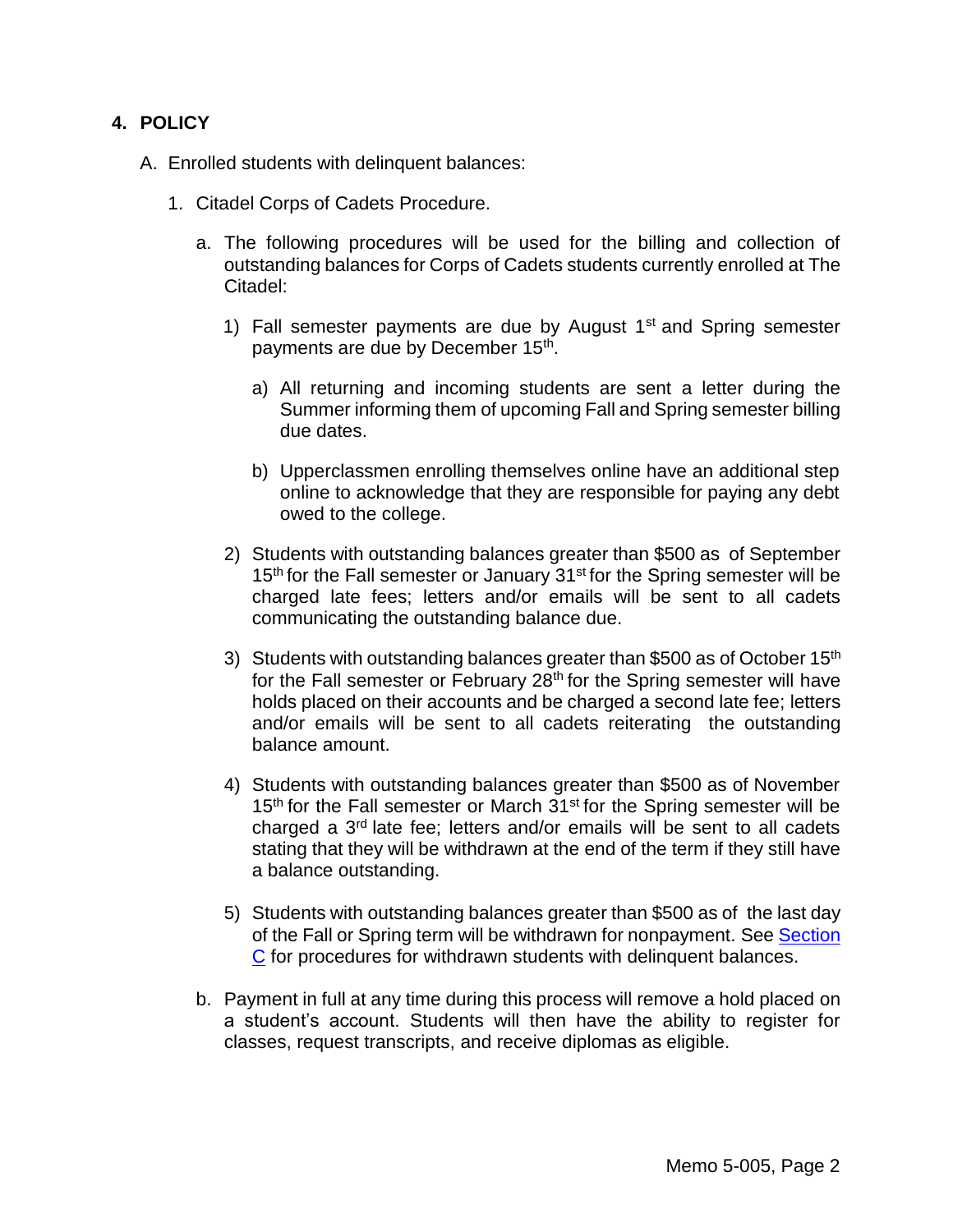- c. Any requests to deviate from this procedure must be sent to The Citadel Associate Vice President for Finance and Business via a formal letter.
- d. Any approved waivers of this procedure will be tracked by The Citadel Office of the Treasurer until collection or write-off and reported to The Citadel Associate Vice President for Finance and Business on a quarterly basis.
- e. The Citadel's Internal Auditor has full authority to review any exception tracking report at any time upon formal request.
- 2. Citadel Graduate College / College Transfer Program Procedure.
	- a. The following procedures will be used for the billing and collection of outstanding balances for Citadel Graduate College and Evening Graduate students currently enrolled at The Citadel:
		- 1) Fall semester payments are due by August  $1<sup>st</sup>$  and Spring semester payments are due by December 15<sup>th</sup>. All returning and incomingstudents are sent a letter during the Summer informing them of upcoming Fall and Spring semester billing due dates.
		- 2) Students with outstanding balances greater than \$100 as of September 15<sup>th</sup> for the Fall semester or January 31<sup>st</sup> for the Spring semester will be charged late fees; letters and/or emails will be sent to all students communicating the outstanding balance due.
		- 3) Students with outstanding balances greater than \$100 as of October 15<sup>th</sup> for the Fall semester or February 28<sup>th</sup> for the Spring semester will have holds placed on their accounts and be charged a second late fee; letters and/or emails will be sent to all students reiterating the outstanding balance amount.
		- 4) Students with outstanding balances greater than \$100 as of November 15<sup>th</sup> for the Fall semester or March 31<sup>st</sup> for the Spring semester will be charged a 3rd late fee; letters and/or emails will be sent to all students reiterating that they will be withdrawn at the end of the term if they still have a balance outstanding.
		- 5) Students with outstanding balances greater than \$100 as of the last day of the Fall or Spring term will be withdrawn for nonpayment. See [Section](#page-4-0) [C](#page-4-0) for procedures for withdrawn students with delinquent balances.
	- b. Payment in full at any time during this process will remove a hold placed on a student's account. Students will then have the ability to register for classes, request transcripts, and receive diplomas as eligible.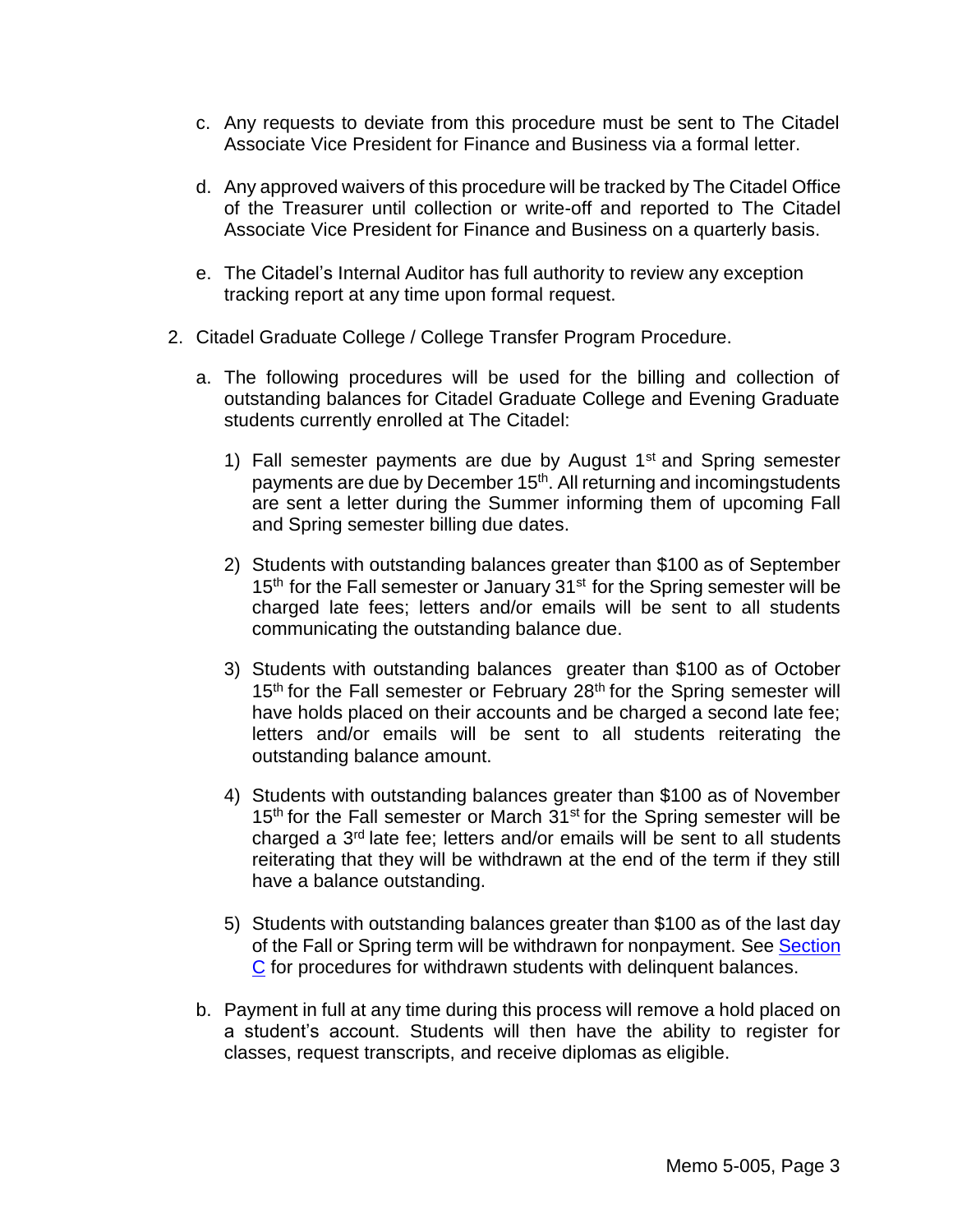- c. Any requests to deviate from this procedure must be sent to The Citadel Associate Vice President for Finance and Business via a formal letter.
- d. Any approved waivers of this procedure will be tracked by The Citadel Office of the Treasurer until collection or write-off and reported to The Citadel Associate Vice President for Finance and Business on a quarterly basis.
- e. The Citadel's Internal Auditor has full authority to review any exception tracking report at any time upon formal request.
- B. Withdrawn students with delinquent balances:
	- 1. The following procedures will be used for the billing and collection of outstanding balances for students who have been withdrawn for any reason from The Citadel.
		- a. Upon notification of withdrawal, The Office of the Treasurer will use the Student Refund Rate Table and work with Financial Aid on the Return to Title IV calculation to determine the amount of charges incurred by the student up to the discharge date in that term and any applicable refunds that can be granted.
			- 1) See [Annex](#page-7-0) A for Student Refund Rate Table.
			- 2) Campus operating units, such as Citadel auxiliaries, have 10 business days to report any charges or credits due to the student's One Card restricted account.
			- 3) The discharge date is provided by the Registrar's Office. In certain cases, the President's Office may adjust the date for calculation based on extenuating circumstances. These circumstances may be due to a delayed hearing or other administrative delays. Any appeals of the date used for discharge should be directed to the President's Office.
			- 4) Medical discharges: If a student is discharged for a medical reason –as determined by the Campus Assessment Team (CAT) – the student will receive a 100% refund of tuition for the term. Room and Board would be prorated for the time that the student was in the barracks. Discharges for any other reason than medical in nature would follow the refund schedule set forth in **[Annex](#page-7-0) A.**
		- b. The Office of the Treasurer will send a discharge letter providing an itemized bill for any outstanding charges for which payment has not been received. The Treasurer's Office will keep a log of all student withdrawals for tracking purposes.
		- c. Students with any outstanding balance at the time of withdrawal will have a hold placed on their account.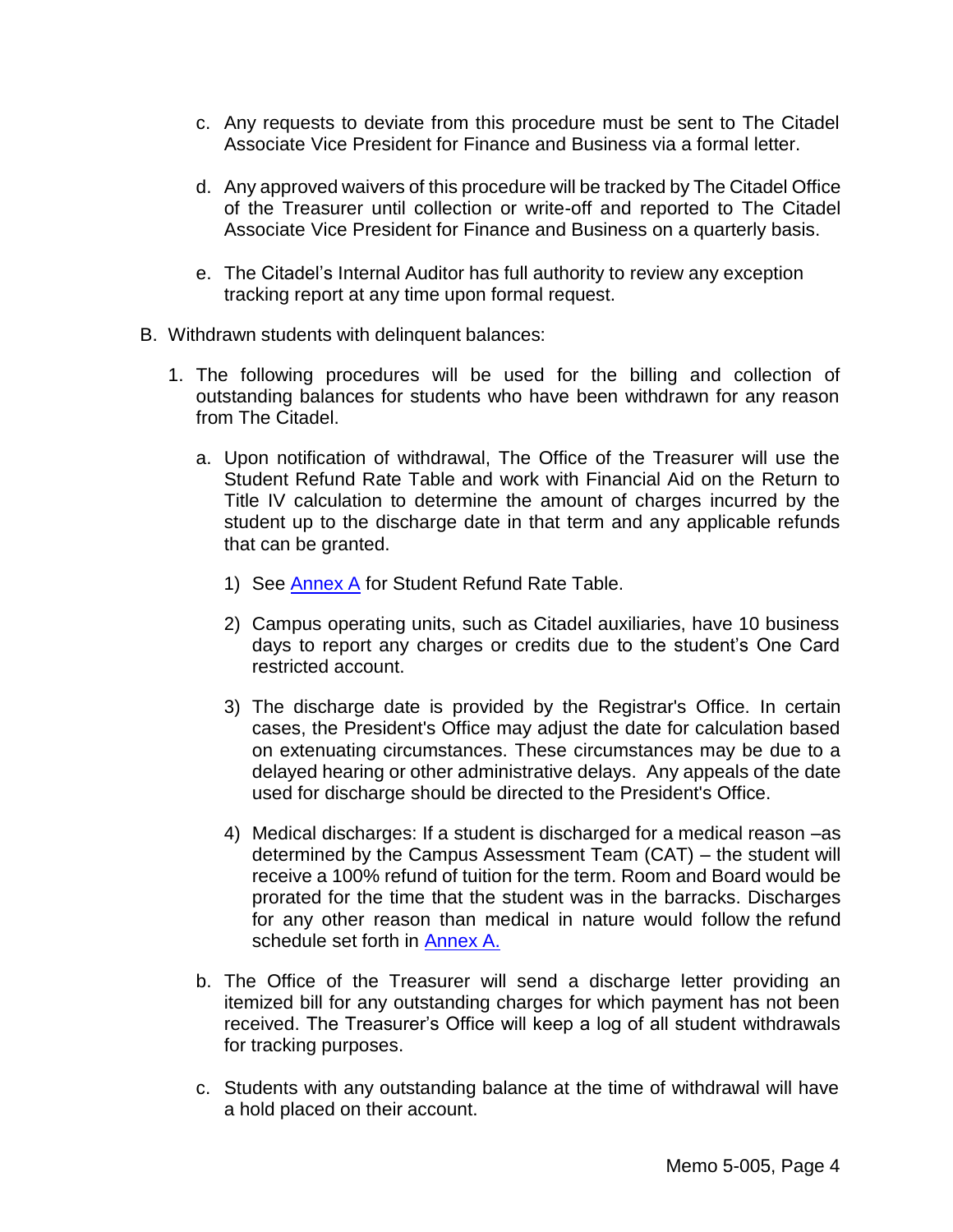- d. In the month following the letter issuance, The Office of the Treasurer will contact student to initiate in-house collection procedures. Students will be offered the chance to make payments against their account to prevent it from being placed in "Pre-Collect" status.
- e. Students with outstanding balances greater than \$100 after 45 days from notification of withdrawal will be referred to a collection agency if they have not arranged a payment plan with The Office of the Treasurer.
- f. After 75 days from notification of withdrawal, the collection agency will begin collection efforts on the student account within the Fair Debt Collection Practices Act.
	- 1) At this time the student will incur personal credit implications by having a delinquent account in active collection.
	- 2) See [Section](#page-4-0) C for procedures for settlements on student accounts in collections.
- 2. Payment in full, including applicable collection costs, at any time during this process will remove a hold placed on a student's account. Students will then have the ability to request transcripts and receive diplomas as eligible.
- 3. Any requests to deviate from this procedure must be sent to The Citadel Associate Vice President for Finance and Business via a formal letter.
- 4. Any approved waivers of this procedure will be tracked by The Citadel Office of the Treasurer until collection or write-off and reported to The Citadel Associate Vice President for Finance and Business on a quarterly basis.
- 5. The Citadel's Internal Auditor has full authority to review any exception tracking report at any time upon formal request.
- <span id="page-4-0"></span>C. Settlements:
	- 1. The following procedures will be used for the settlement of outstanding balances for students who have been withdrawn for any reason from The Citadel.
		- a. For accounts currently in collections, all settlement requests must be communicated by the collection agency directly to The Office of the Treasurer.
		- b. For accounts not currently in collections, all settlement requests must be communicated by the debtor directly to The Office of the Treasurer.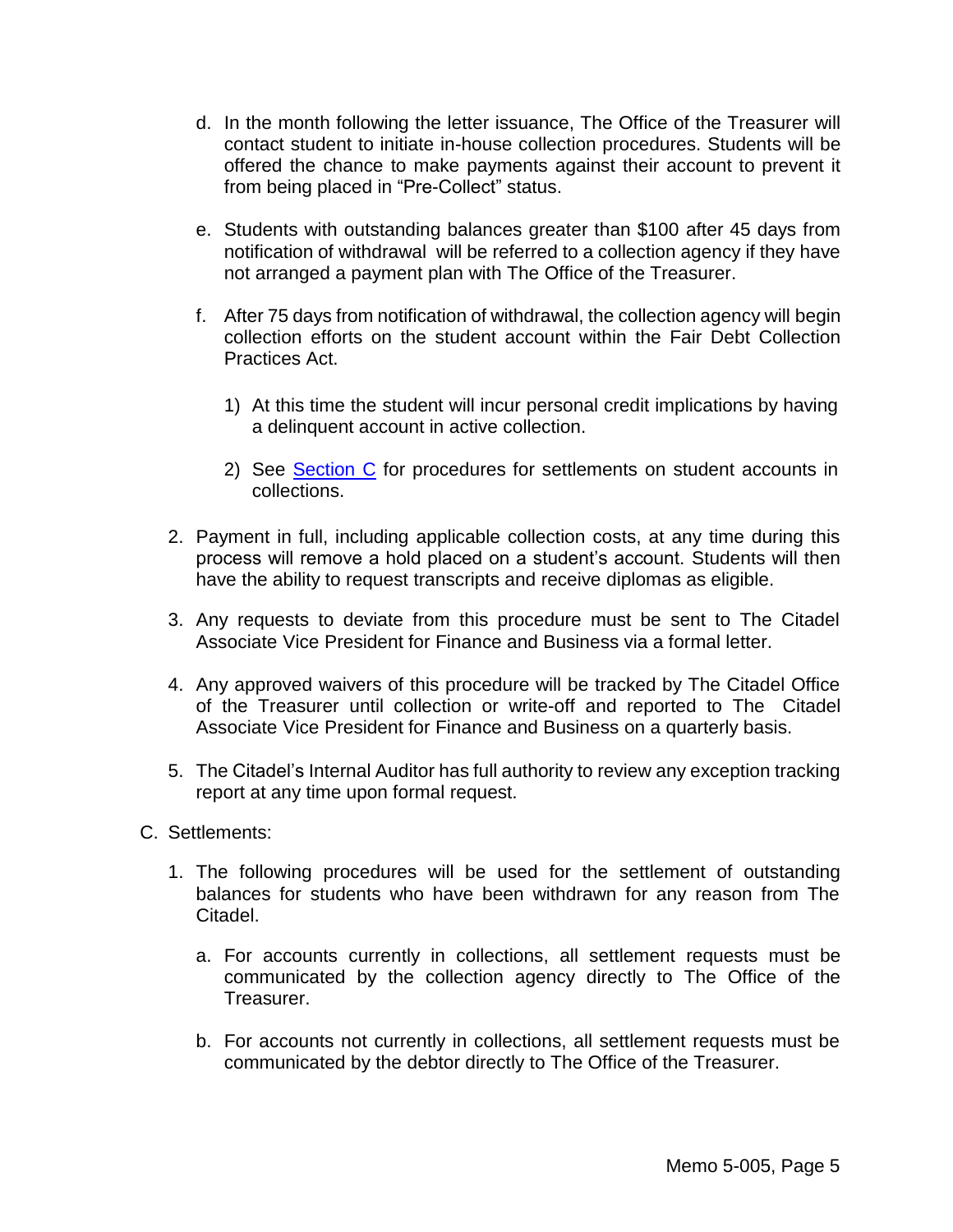- c. The Citadel's Associate Vice President for Finance and Business has the authority to approve, disapprove, or negotiate the terms of any settlement requests.
- d. For reporting purposes, The Office of the Treasurer will provide a report on a quarterly basis to The Citadel's Vice President for Finance and Business of all settlements approved by the Associate Vice President for Finance and Business.
- 2. Students who have settled previous debts with The Citadel will be prohibited from re-enrolling to take future classes at The Citadel until the original balance waived upon settlement is paid in full. Students who enter into a Contingent Settlement Agreement will also be prohibited from re-enrollinguntil the original balance is paid in full.
- 3. The Citadel's Internal Auditor has full authority to review any settlement reports upon formal request.
- D. Write-offs / Allowance for Uncollectible Student Accounts: The Director of Financial Services will use the following procedures for accounting for delinquent student account balances:
	- 1. Accounts Receivable Accounting:
		- a. Student accounts receivable aged less than 1 year is considered current.
		- b. Student accounts receivable aged between 1 year and 2 years will be reserved against via the allowance for uncollectible student accounts.
		- c. Student accounts receivable aged greater than 2 years will be written off.
		- d. Allowance for uncollectible student accounts will be revalued on an annual basis as of the June 30<sup>th</sup> year-end financial statement date.
	- 2. Student account balances that have been written off will continue to have holds placed on them and collection efforts will continue to be pursued until these accounts have been paid in full or satisfactorily settled to include tax offset.
- E. Reporting / Annual Metrics: The Citadel's Associate Vice President for Finance and Business will provide an annual report to The Citadel's Vice President for Finance, President, and Board of Visitors on the following items after the audited financial statementshave been issued:
	- 1. Fiscal Year-end Balance of Student Accounts Receivable.
	- 2. Fiscal Year-end Balance of Allowance for Uncollectible Student Accounts.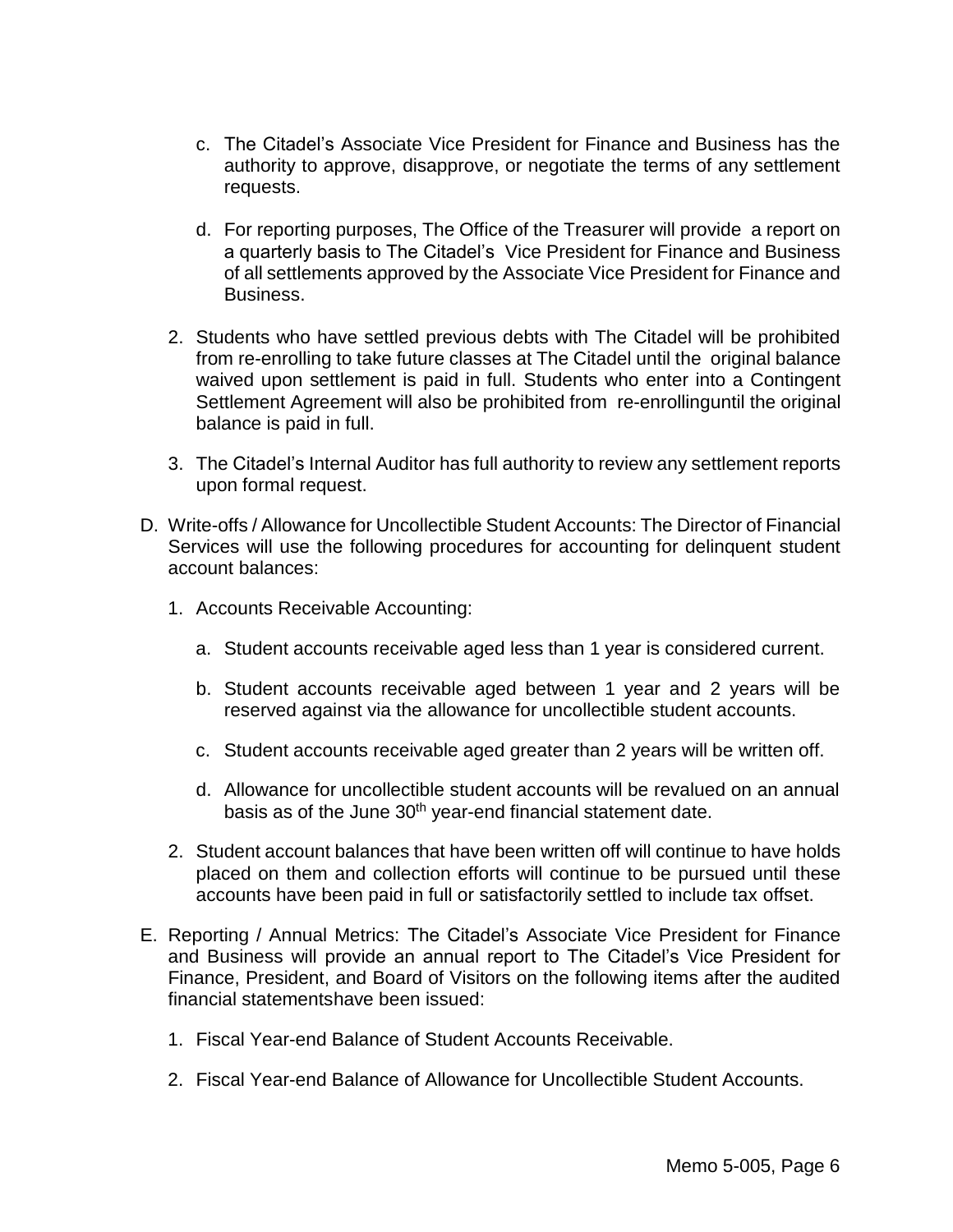- 3. Bad Debt Expense for the 12 months ended of the most recent Fiscal Yearend.
	- a. Portion of bad debt expense relating to current year write-offs.
	- b. Portion of bad debt expense relating to a revaluation of the allowance for uncollectible student accounts.
- 4. Total account settlements and the percentage of balances settled.

## **5. COMPLIANCE**

Willful failure to comply with this policy shall result in disciplinary action, including but not limited to termination of employment.

## **6. NOTES**

## **A. Dates of Official Enactment and Amendments:**

Approved by the Vice President for Finance and Business on 24 August 2021.

## **B. Responsible Department:**

Financial Services.

#### **C. Responsible Official:**

Citadel Treasurer.

#### **D. Cross References:**

None.

# **7. RESCISSION**

None.

#### **8. REVIEW**

Review this policy on a biennial basis. FOR THE PRESIDENT:

OFFICIAL Charles L. Cansler Colonel, UMSC Vice President for Finance and Business

Attachment Annex A, Student Refund Table